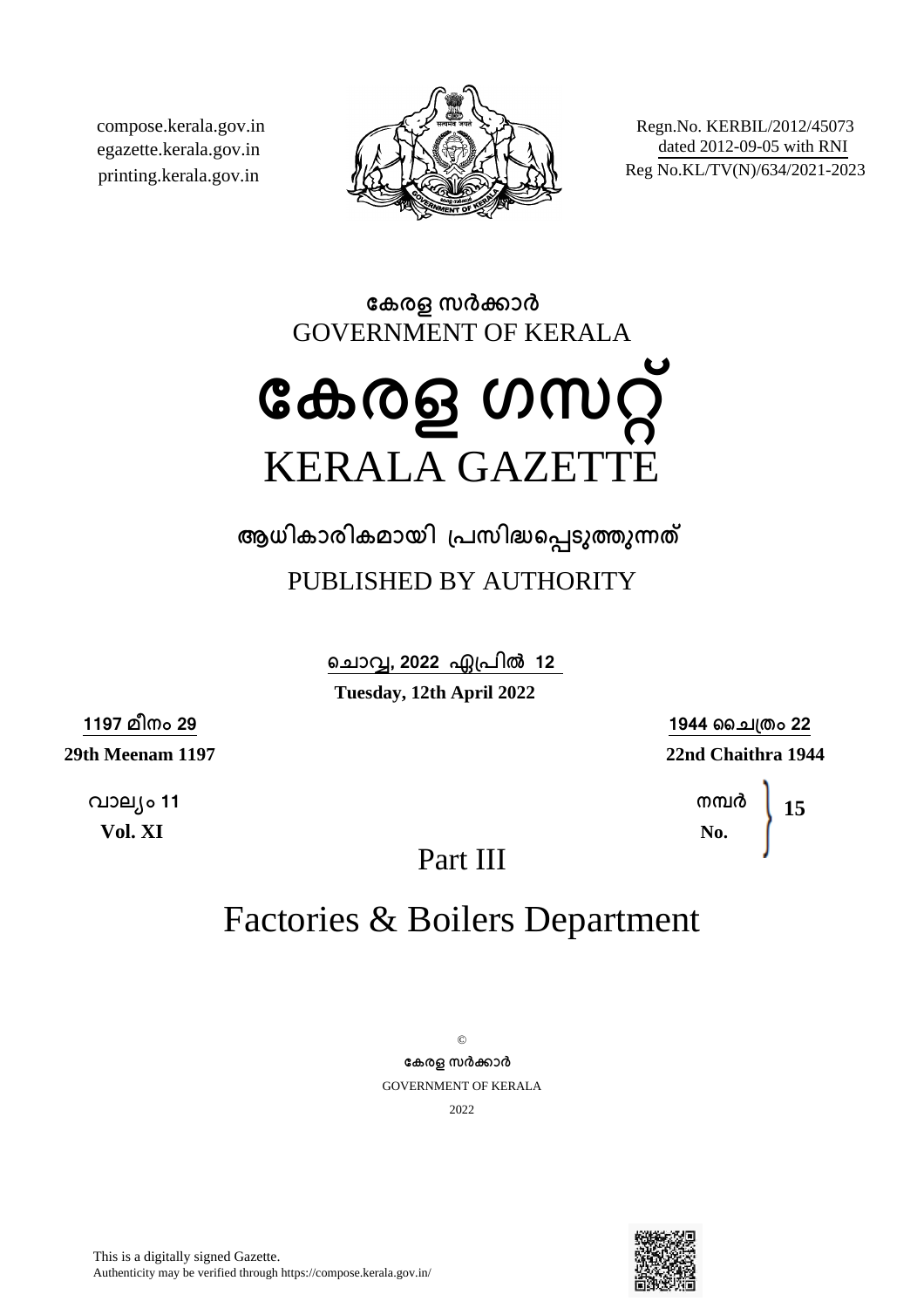#### **DEPARTMENT OF FACTORIES AND BOILERS**

#### **SECOND CLASS BOILER ATTENDANT'S COMPETENCY EXAMINATION -2022**

The Board of Examiners for the Boiler Attendant's Competency Examination (constituted as per G.O.(P) No. 2/2022/LBR Dated 02/01/2022) met on 25/03/2022 and decided to conduct Second Class Boiler Attendant's Competency Examination for the year of 2022. As required under Rule 21 of the Boiler Attendants' Rules -2011, a Gazette Notification in this regard has to be issued for the information of the public.

#### **NOTIFICATION**

### **DEPARTMENT OF FACTORIES AND BOILERS, KERALA SECOND CLASS BOILER ATTENDANT'S COMPETENCY EXAMINATION – 2022**

T1/4941/2020/F&B/BACE Thiruvananthapuram Dated: 01/05/2022

It is hereby notified as required under Rule 21 of The Boiler Attendants' Rules 2011 that the Boiler Attendant's Competency Examination for the grant of Second Class Boiler Attendant's Competency Certificate will be held on  $2^{nd}$ ,  $3^{rd}$  &  $4^{th}$  August 2022 (Written, Oral & Practical Examinations). Applications are invited from eligible candidates in the prescribed form.

- 1. The application form along with the instructions to candidates is available in the official website www.fabkerala.gov.in.Applicants are requested to fill all mandatory columns in the online application one by one and attach soft copies of the relevant testimonials/documents. After the submission of online application, take a print out of the completed application and send signed application along with self-attested copies of all the necessary testimonials/documents by registered post to "**The Secretary, Board of Examiners, Office of the Director of Factories and Boilers, Suraksha Bhavan, Near A.J. Hall, Kumarapuram, Medical College P.O. Thiruvananthapuram – 695 011, Kerala".**
- 2. Examination fee shall be Rs.335/- for Second Class Boiler Attendant's Competency Examination. The remittance of fee shall be done through the payment facility which is available in the online application. Fee once remitted will not be refunded under any circumstances.
- 3. Exact time/place and mode of examination will be notified in the website later.
- 4. The online application will be received from 03/05/2022 to 25/05/2022 and hardcopies of the submitted online application duly signed and addressed to the Secretary will be received, till 5pm on 04/06/2022, in the address mentioned in (Sl.No.1) above. Late applications will not be considered under any circumstances

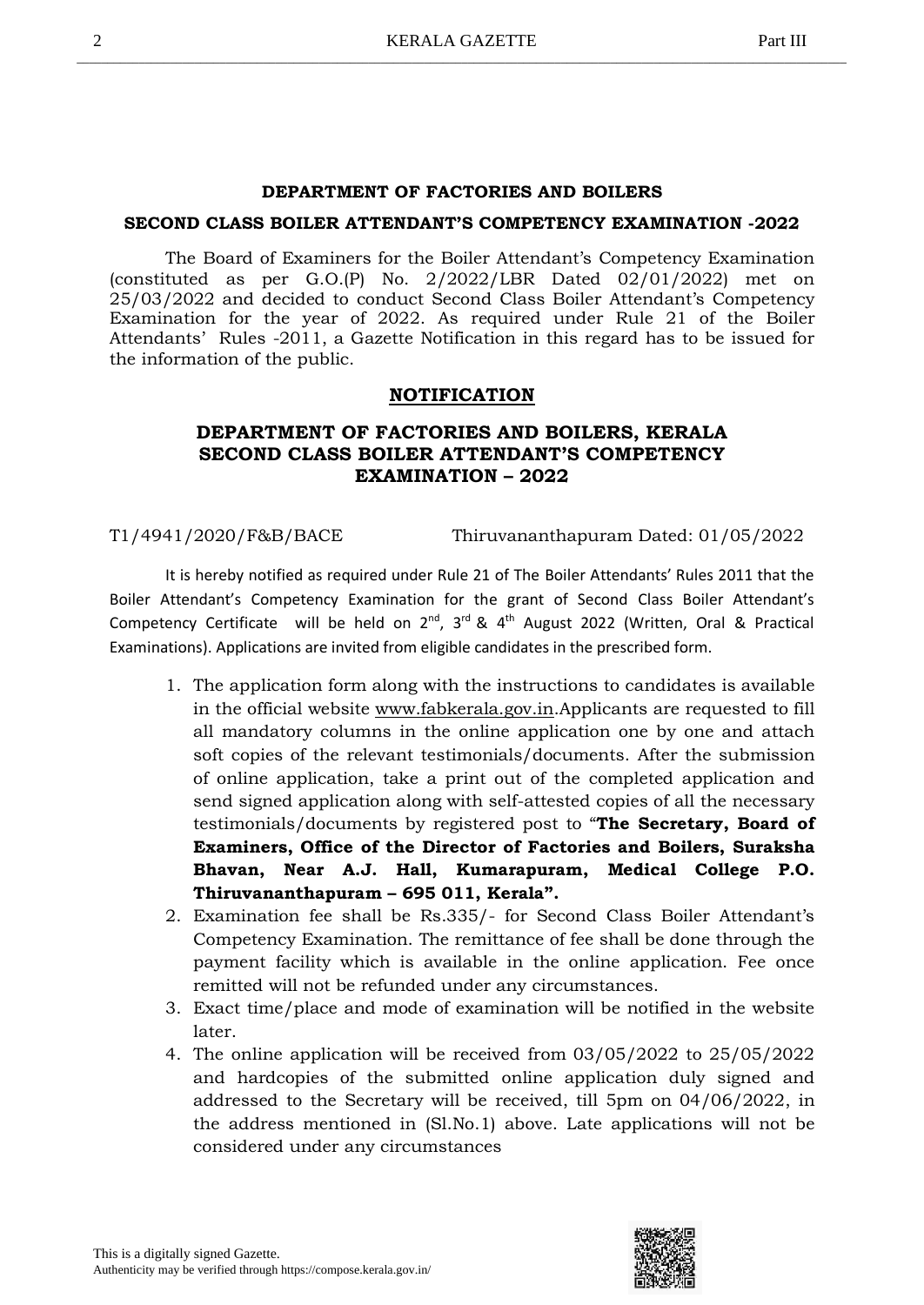# **ELIGIBILITY CRITERIA FOR SECOND CLASS BOILER ATTENDANT'S COMPETENCY EXAMINATION 2022**

(As per the Boiler Attendants' Rules, 2011)

- 1. **Qualifications:** Matriculation or equivalent examination from a recognized institution or board
- 2. **Experience:** Applicant should have minimum 2\* years experience in the capacity of a Fireman or Assistant Fireman or Operator or Pump man or Water man or Assistant Operator on a steam boiler.

Or

Applicant should have minimum 3\* years experience as Fitter where boilers are manufactured or erected, operated or repaired. Out of this he should have served as Assistant Fireman for at least for one year.

Or

Applicant should have minimum 2\* years experience in Small Industrial Boiler, In case of Industrial Training Institutes certificate holder.

# **\*Above Mentioned Experience must have attained on or before the date of Notification (01/05/2022)**

- 3. **Age:** Applicant should have completed 18 years of age as on date of Notification (01/05/2022)
- 4. **Conduct:** Applicant should have good conduct for the whole period of his qualifying service or any unaccounted break in the period of qualifying service.

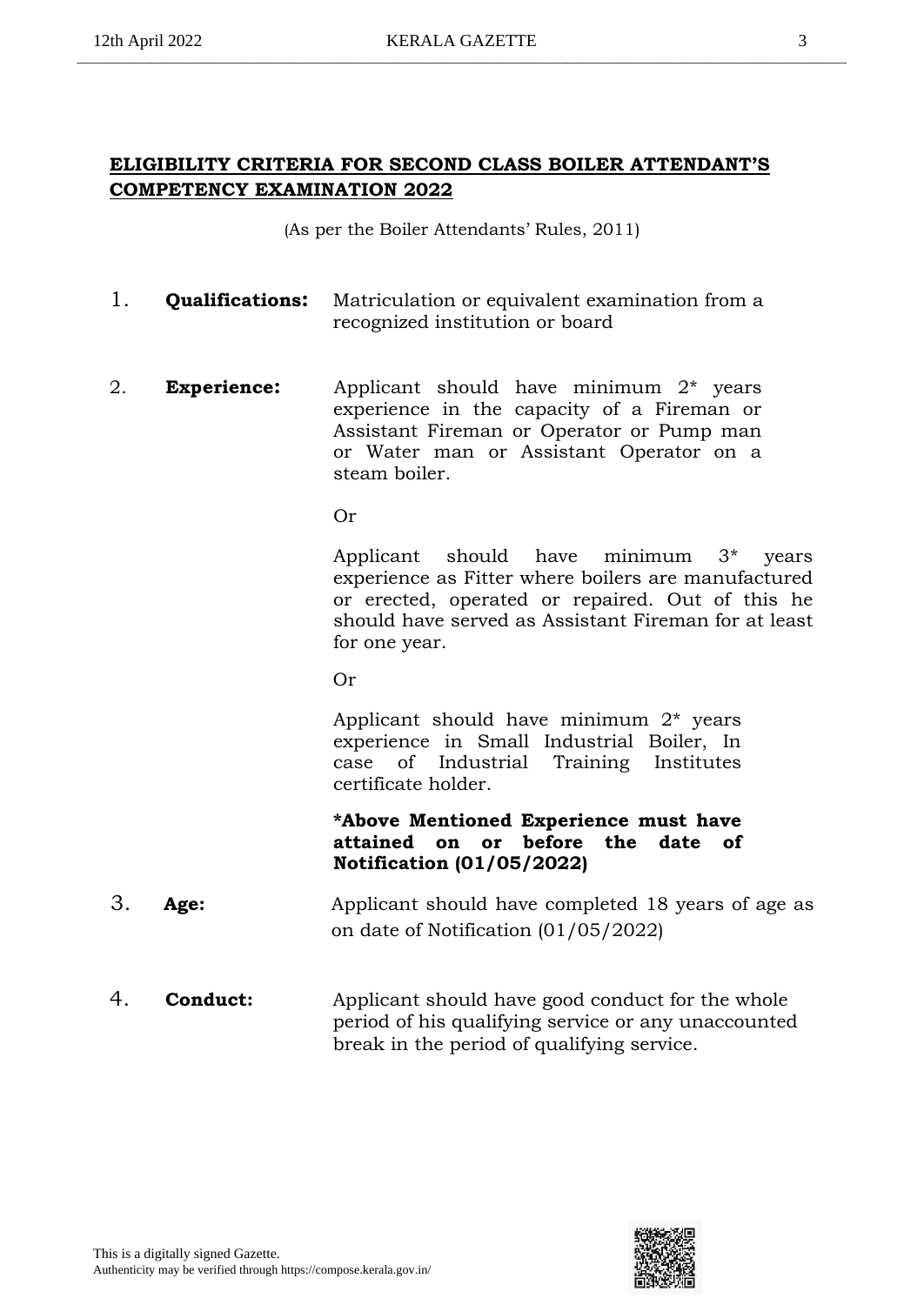#### **DOCUMENTS/ TESTIMONIALS TO BE UPLOADED ALONG WITH THE ONLINE APPLICATION**

- 1. Scanned copy of the original Matriculation or equivalent examination from a recognized institution or board/ITI certificate in **pdf** format (size not to exceed **1MB**).
- 2. Scanned copy of the original experience cum conduct certificate in the prescribed format counter signed by the Inspector of Factories & Boilers/ Joint Director of the Kerala State or from Chief Inspector of Boilers/Deputy Chief Inspector of Boilers/Inspector of Boilers for the candidates of other states in **pdf** format (size not to exceed **1MB**)
- 3. Scanned copy of original Certificate to prove the age of the applicant in **pdf** format (size not to exceed **1MB**)
- 4. Soft copy of photograph and signature of the applicant in **jpeg** format (Size of the photograph not to exceed **100KB** and signature not to exceed **50KB**)
- 5. Scanned image of left-hand Thumb impression in **jpeg** format (Size of the image not to exceed **50KB**)
- 6. All original testimonials/documents to prove age, qualification, experience and conduct should be produced at the time of interview.

# **TESTIMONIALS**

- 1) Candidates have to produce relevant testimonials certifying his or her experience, ability and good conduct for the whole period of the qualifying service or any unaccounted break in the period of qualifying service. Such testimonials shall clearly state the capacity in which the candidate was employed viz., as an Apprentice Attendant/Fireman/Assistant Fireman etc., and the periods of such employment stating the dates between which the candidate was so employed.
- (2) The testimonial shall be signed by a person under whom the candidate was employed and be counter-signed by the owner or agent of the mill, factory or workshop or by such other persons as the Government may prescribe in this behalf.

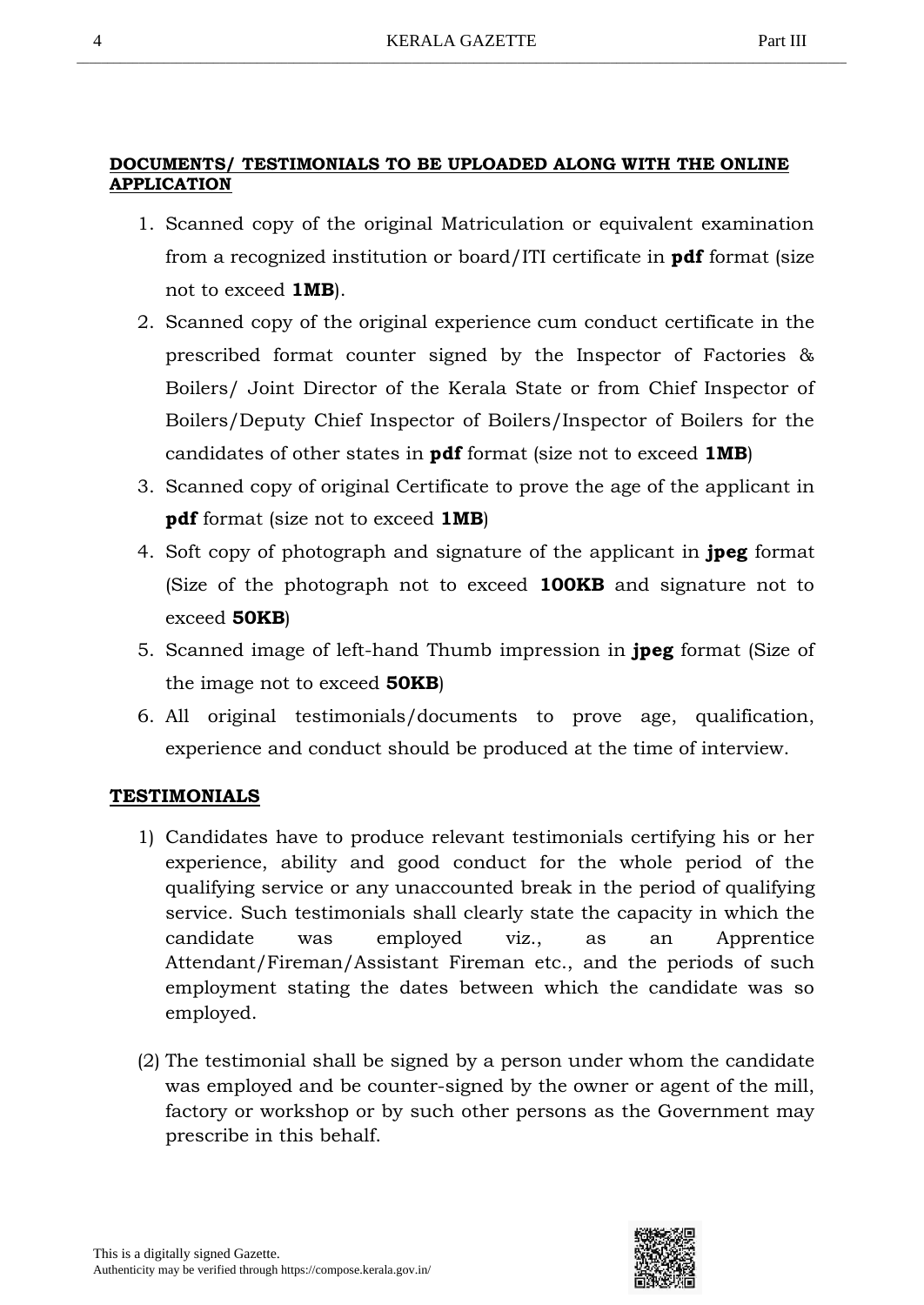- (3) Candidate who has undergone a course of training at an Industrial Training Institute or Technical Institution must produce either the certificate/diploma of the course or certificate from the Principal or Superintendent of the Institution stating the period devoted in completing the course.
- (4) A testimonial in respect of service in a steamship may be signed by the Chief Engineer and counter-signed by the Master of the Vessel or may be in the form of a Seaman's Discharge Certificate issued by a Shipping Master.
- (5) A testimonial of service rendered on Railway Boilers or boilers belonging to a Government Department or Local Bodies shall be signed by a responsible officer under whom the candidate has directly served and counter-signed by the head of the Department concerned.

#### **REQUIREMENTS OF PHOTOGRAPH AND SIGNATURE TO BE UPLOADED ALONG WITH THE APPLICATION PHOTOGRAPH:**

- 1. Please upload only good quality (not blurred) photograph.
- 2. A passport size (**3.5 cm** width and **4.5 cm** height) photograph of the face of the candidate is required for the application form.
- 3. The photograph must be recent, in COLOUR with WHITE background. Photographs taken using a mobile phone and other self-composed portraits may result in rejection of the application.
- 4. Face in the photo MUST NOT be covered with any foreign objects (except spectacles with power). Sunglasses, caps, Hats, Coloured glasses, Mask etc. are NOT allowed.
- 5. Upload image of your photo in **jpeg** format of the size not exceed **100KB.**
- 6. Background of the photograph MUST be WHITE colour.
- 7. The photograph MUST have full-face view looking into the camera directly.

# **SIGNATURE:**

- 1. Upload image of your clear signature in **jpeg** format of size not be exceed **50KB.**
- 2. Sign with Black or Blue colour ink only.

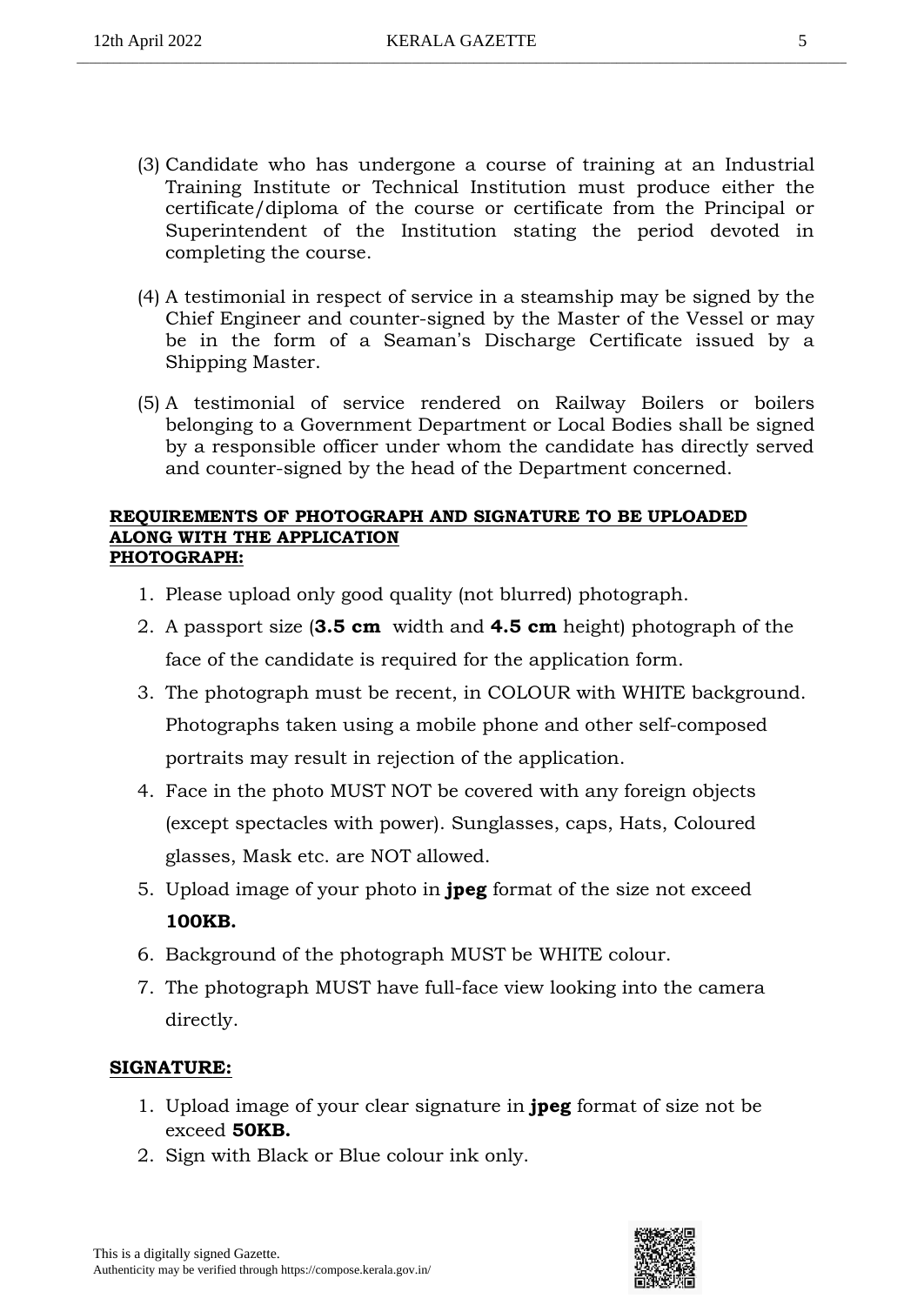# **FOLLOWING DOCUMENTS TO BE SUBMITTED IN HARD COPY AFTER SUBMISSION OF THE ONLINE APPLICATION**

- 1) Print out of the Form-A application with part IV signed by the applicant in presence of a Gazetted officer with his signature and designation seal.
- 2) Self-attested Copy of the original Matriculation or equivalent examination from a recognized institution or board. In case of Industrial Training Institute Certificate Holders, a self attested copy of ITI certificate needed.
- 3) Self-attested Copy of the original experience-cum-conduct certificate in the prescribed format counter signed by the Inspector of Factories & Boilers/ Joint Director of the Kerala State or from Chief Inspector of Boilers/Deputy Chief Inspector of Boilers/Inspector of Boilers for the candidates of other states.
- 4) Self-attested Copy of original Certificate to prove the age of the applicant.
- 5) Two copies of recent passport size photographs one of which shall bear the signature of the applicant on the back.
- 6) All original testimonials/documents to prove age, qualification, experience and conduct should be produced at the time of interview.

# **IMPORTANT DATES TO REMEMBER**

|   | <b>ONLINE SUBMISSION OF APPLICATION</b><br><b>BEGINS</b>                   | *03/05/2022                    |
|---|----------------------------------------------------------------------------|--------------------------------|
| 2 | <b>LAST DATE OF SUBMISSION OF ONLINE</b><br><b>APPLICATION</b>             | *25/05/2022                    |
| 3 | <b>LAST DATE OF RECIEPT OF HARD</b><br><b>COPIES OF ONLINE APPLICATION</b> | *04/06/2022                    |
| 4 | DATE OF EXAMINATION                                                        | *2nd, 3rd & 4th August<br>2022 |
| 5 | DATE OF PUBLICATION OF RESULT                                              | *04/08/2022                    |

**\***Above dates are tentative and may be liable to change.

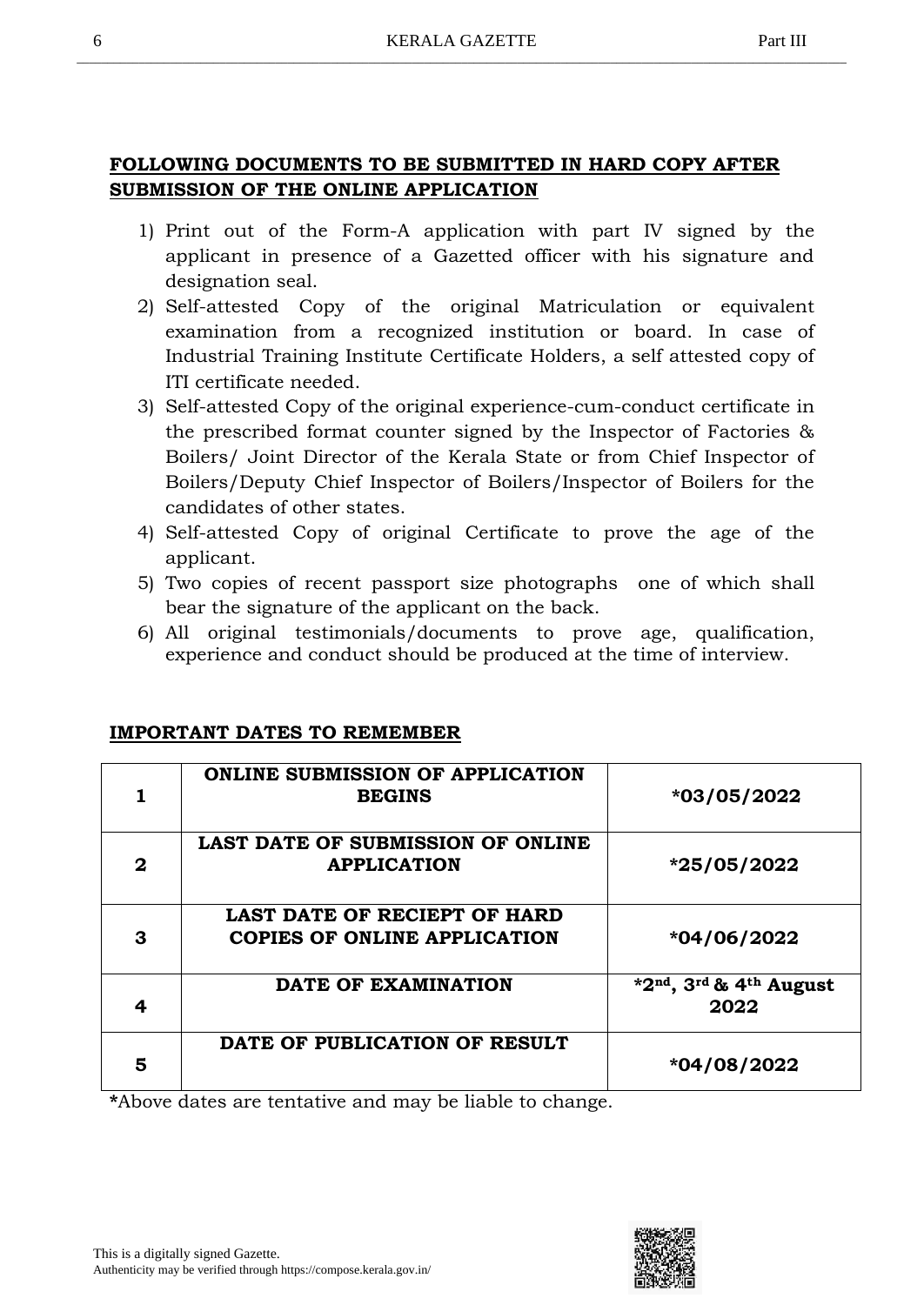# **POINTS TO REMEMBER**

- 1. Submission of the online application along with scanned copies of original testimonials/documents and hard copy of the application along with self attested copies of testimonials/documents are mandatory, otherwise the applications will be **summarily rejected** without any prior notice.
- 2. Applications without signature of applicant and signature and seal of Gazetted officer in Part IV will be **summarily rejected** without any prior notice.
- 3. Experience certificates must be countersigned by the Inspector of Factories & Boilers/ Joint Director of Factories & Boilers of the Kerala State of Kerala for applicants from Kerala or from Chief Inspector of Boilers/Deputy Chief Inspector of Boilers/Inspector of Boilers for the applicants of other States, otherwise the applications will be **summarily rejected** without any prior notice.
- 4. Online submission of application without the payment of fees will not be considered.
- 5. Applicants, whom their applications are rejected will not be intimated separately.

# **SYLLABUS FOR SECOND CLASS BOILER ATTENDANT'S COMPETENCY EXAMINATION**

A candidate, in order to be qualified for a certificate of competency of the Second Class, shall, inter alia, satisfy the examiners that –

- a) He clearly understands-
	- (i) the working and management of a steam boiler and economizer;
	- (ii) the use and purpose of the various valves, cocks, mountings and fittings;
	- (iii) the precautions to be taken and procedure to be observed before starting fires and when raising steam;
	- (iv) the use of a feed pump and injector;
	- (v) the reading of the pressure gauge;
	- (vi) the need for periodical cleaning and pure water supply and for prevention of scale or other deposits on heating surfaces;
	- (vii) the need for periodical inspection of boilers and the manner in which they should be prepared for thorough inspection, hydraulic test and steam test;

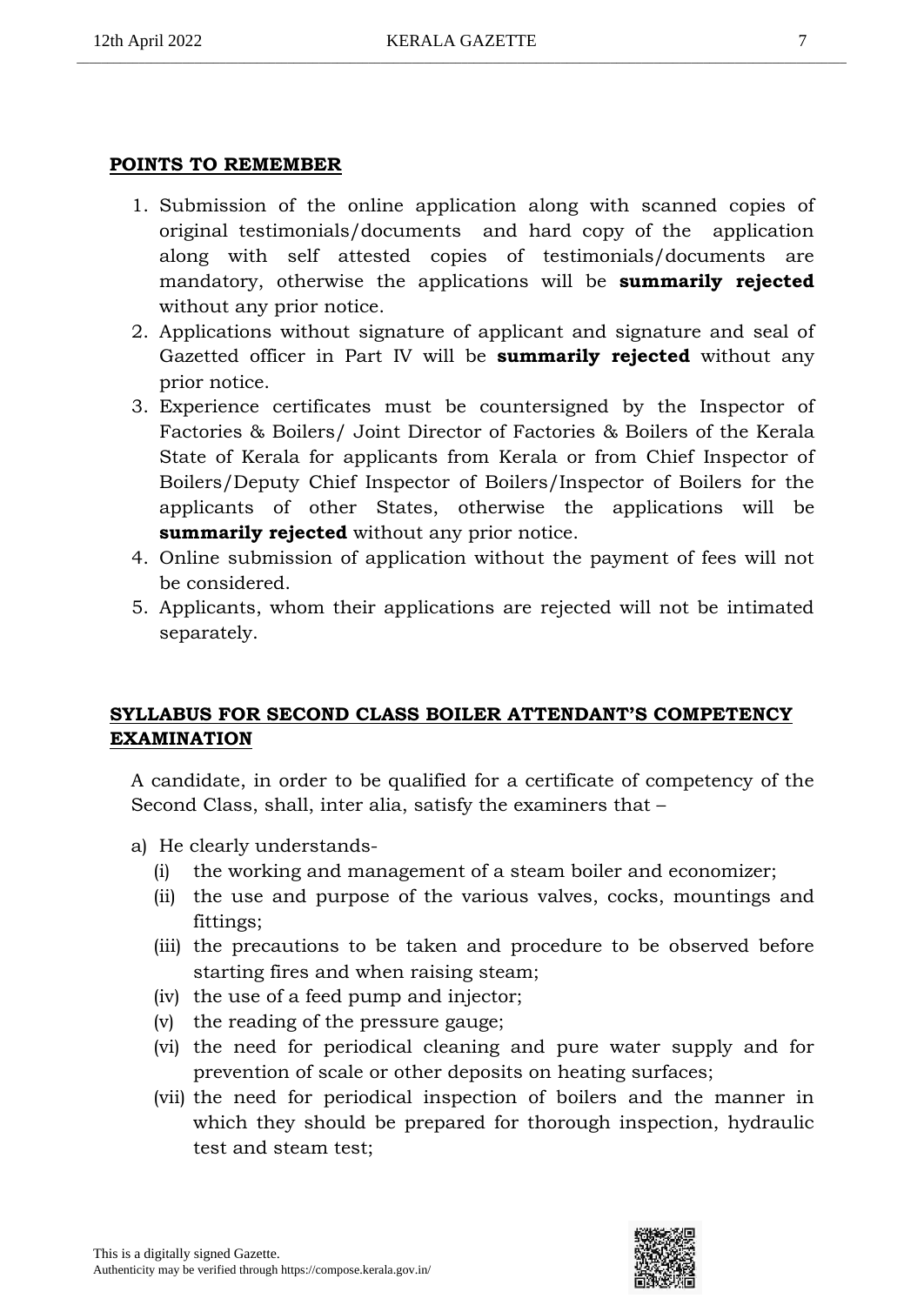- (viii) the precautions to be taken before entering or allowing any person to enter a boiler that is connected to another boiler under steam;
- (ix) the use of the best means of firing for the prevention of smoke;
- (x) the danger of water lodging in steam pipes and the precautions to be observed in draining;
- (xi) the procedure to be followed in the event of shortage of water, bulging or fracture of furnaces or flat plates or bursting of tubes or of any accident to a boiler or steam pipe;
- (xii) precautions to be taken when starting an economizer to work after a period or rest; and
- (xiii)procedure to be adopted in bringing an economizer into commission and also for putting it out of commission while the boiler is on steam; and that
- b) He is able-
	- (i) to stoke a boiler including cleaning and banking fires in a work man like manner;
	- (ii) to show how avoidable smoke may be prevented;
	- (iii) to blow through and test the correctness of water gauge glasses and test cocks;
	- (iv) to replace a gauge glass and show how a false water-level might be shown;
	- (v) to ease a safety valve and use a blow down cock or valve;
	- (vi) to adjust a high steam and low water safety valve and renew a fusible plug;
	- (vii)to pack pump or valve chest glands;
	- (viii) to grind and adjust cocks and valves;

(ix) to take a feed pump or injector to pieces and replace in working order; and to handle the appliances provided for keeping the economizer clear.

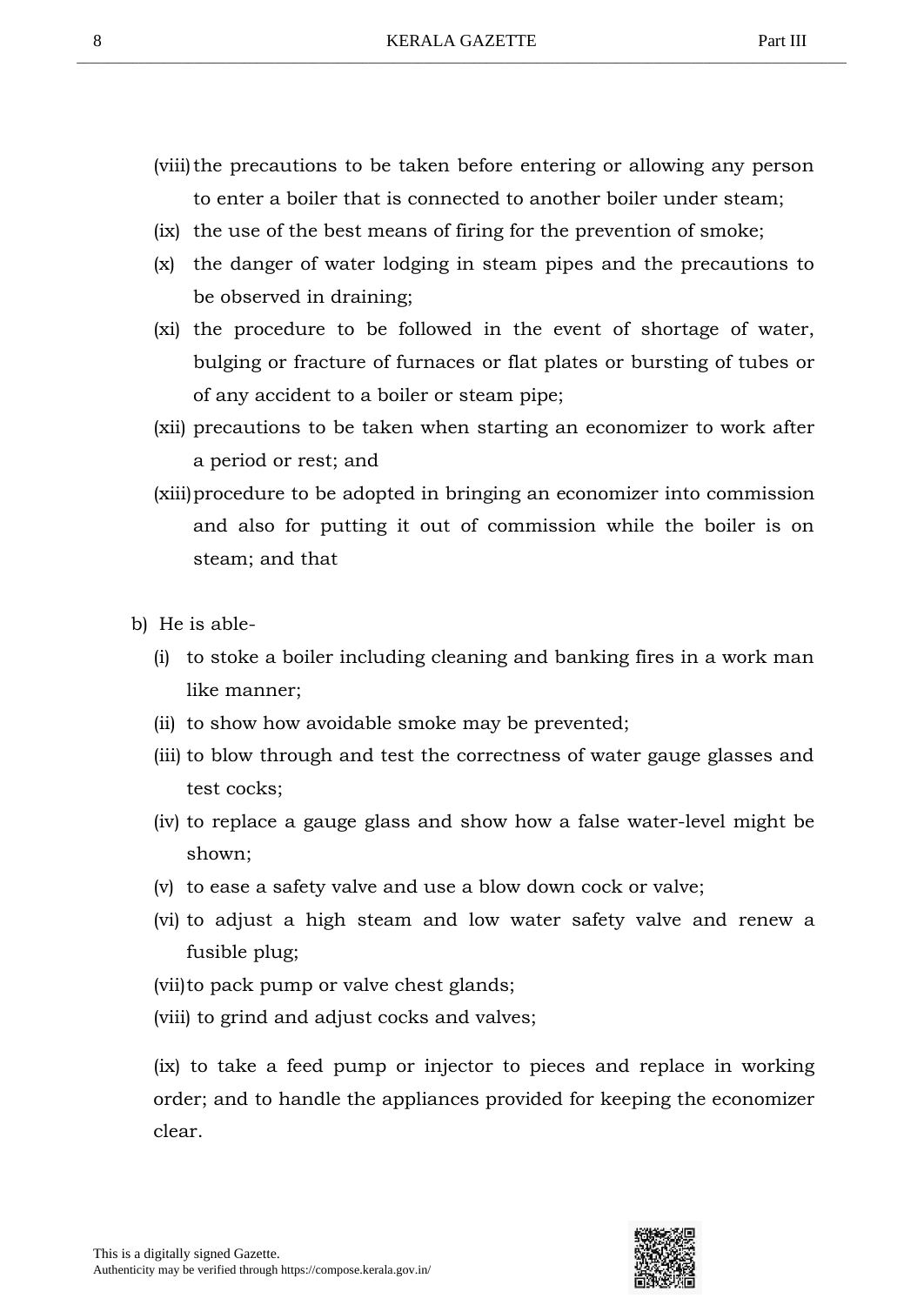# **E X P E R IE N CE-CU M -C O N D U CT CE R T IFIC A T E FO R M A T**

# **A B IL IT Y , CO N D U CT A N D E XP ER IE N CE CE R T IFICA TE /N O C**

| Name of Employee             |  |
|------------------------------|--|
| Staff No.                    |  |
| Designation                  |  |
| Date of Birth                |  |
| Educational Qualification    |  |
| Name and Address of the firm |  |
| Date of Joining in the firm  |  |

# **Details of Experience in Boiler**

M r./M rs. … … … … … … … … … … … … … … … … ….. w as i n th e … . … … … … … … … … … … … D ep artm en t f r o m …….…………… to ……………….in the capacity of Apprentice Attendant/ Firem an/ Assistant Firem an/Operator/Assistant Operator/Pump Man/Water Man/Fitter(Please strike off whichever is not applicable)in the follow ing Boiler/Boilers

# **Details of Boilers**

| Boiler<br>Regn. No | Make | Type | Capacity<br>TPH | Working<br>Pressure<br>(Kg/cm <sup>2</sup> ) | Heating<br>Surface<br>Area(m <sup>2</sup> ) | Fuel<br>used |
|--------------------|------|------|-----------------|----------------------------------------------|---------------------------------------------|--------------|
|                    |      |      |                 |                                              |                                             |              |
|                    |      |      |                 |                                              |                                             |              |
|                    |      |      |                 |                                              |                                             |              |